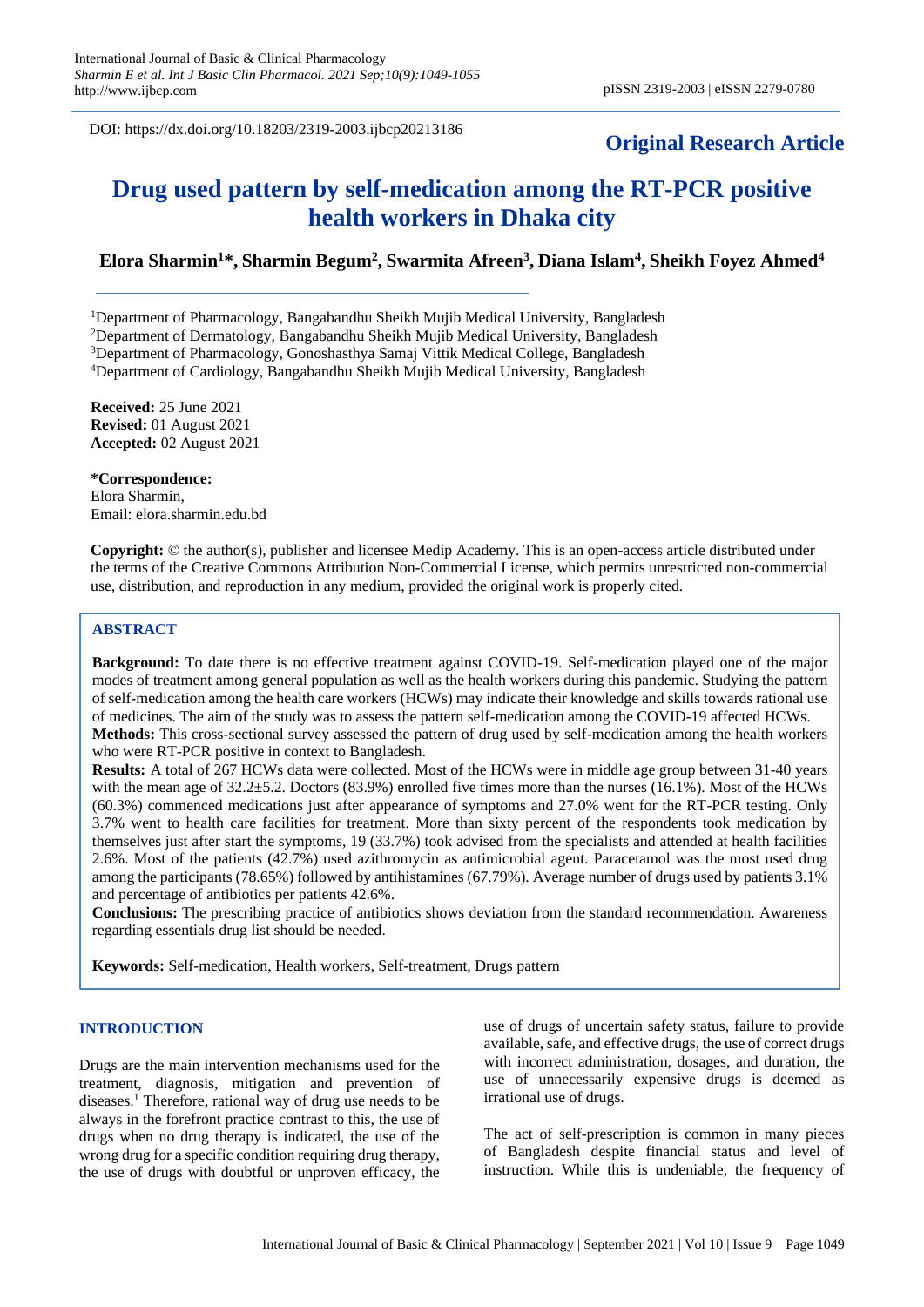self-drug is might be higher in the low or centre pay nations without talking with qualified wellbeing professionals.<sup>1</sup> Although the WHO stressed that rational self-medication practice helps in the prevention and treatment of some minor pathological conditions at affordable cost, but otherwise, it may cause wastage of resources, resistance to pathogens and serious health hazards with adverse drug reactions and prolonged morbidity.2,3 In a developing country like Bangladesh, the practice of self-medication may provide an alternative for people as low-cost to avoid high cost of clinical services and many drugs dispensed over the counter (OTC) without prescription.<sup>4</sup>

Currently, the world is struggling with COVID-19 pandemic, which has been declared a global public health emergency (WHO,  $2020$ ).<sup>5</sup> The focus has shifted to combating the pandemic; thereby curtailing the strides made in other healthcare indicators. The current situation has been exacerbated by inadequacies in healthcare infrastructure, essential medical equipment in health facilities and inadequate health workforce. The combat against COVID-19 is still continuing in Bangladesh, with the highest incidence rate in Dhaka city. The available data by WHO revealed that the highest AR was observed to continue in the Dhaka (2321.7/1,000,000) and was highest  $(9422.1/1,000,000)$  during April to June 2020.<sup>6-11</sup> As, there is no approved cure for COVID-19 the aim of treatment was focused to manage and reduce symptoms until clinical recovery. Most people (around 80%) are asymptomatic or mild infection that can be treated at home. As stated in the National Guideline on Case Management of COVID-19 in Bangladesh, there is no precise effective treatment for COVID-19, the mainstay of management is early diagnosis and supportive care of symptoms and optimum support for organ function in severe illness. No drug is yet recommended as chemoprophylaxis as there is no quality evidence of efficacy and safety in COVID-19. Hence, this study was planned to assess the drug use pattern which includes parameters such as the number of drugs prescribed per encounter which measures the degree of polypharmacy, to measure the level of two important but commonly overused antibiotics and to measure the degree to which practices confirm an implement of national drug policy.

# **METHODS**

#### *Study design*

This cross-sectional prospective study was conducted among a total no of 267 health workers working in different hospitals in Dhaka city, from July 2020 to December 2020, Bangladesh who were RT-PCR positive. The positive result of RT-PCR was collected from the different health care facilities. A data collection questionnaire form was developed and collect the data by interviewing with the participant. The face to face interview was waived as because of pandemic situation. Data was collected over phone, email and google docs form from the participants. Study participants were selected using purposive sampling technique. All data in the ordinary prescribing indicator recording form were first analyzed manually and then using Microsoft excel 2007. In the statistical analysis, frequencies, averages/means, standard deviations and percentages were obtained.

#### *Selection criteria*

#### *Inclusion criteria*

Healthcare workers with following criterias were included- (a) RT-PCR positive for COVID-19 (doctors and nurse); (b) age- above 18 years; (c) sex both male and female HCWs; (d) HCWs who did not admit in hospital for COVID-19 treatment; and (e) given informed oral consent

#### *Exclusion criteria*

Unwilling to participate in the study were excluded.

# *Prescribing indicators*

The WHO prescribing indicators were used in this study. The indicators were pretested, and slight modification was made because the drug was self-prescribed so that they could be used easily to provide accurate data. The final versions of the pretested indicators are described below.

The prescribing indicators that were measured included: (a) the average number of drugs prescribed per encounter was calculated to measure the degree of polypharmacy. It was calculated by dividing the total number of different drug products prescribed by the number of encounters surveyed. Combinations of drugs prescribed for one health problem were counted as one; (b) percentage of drugs prescribed by generic name is calculated to measure the tendency of prescribing by generic name. It was calculated by dividing the number of drugs prescribed by generic name by total number of drugs prescribed, multiplied by 100; (c) percentage of encounters in which an antibiotic was prescribed was calculated to measure the overall use of commonly overused and costly forms of drug therapy. It was calculated by dividing the number of patient encounters in which an antibiotic was prescribed by the total number of encounters surveyed, multiplied by 100; (d) percentage of encounters with an injection prescribed was calculated to measure the overall level use of commonly overused and costly forms of drug therapy. It was calculated by dividing the number of patient encounters in which an injection was prescribed by the total number of encounters surveyed, multiplied by 100; and (e) percentage of drugs prescribed from an essential drug list (EDL) was calculated to measure the degree to which practices conform to a national drug policy as indicated in the national drug list of Bangladesh. Percentage was calculated by dividing number of products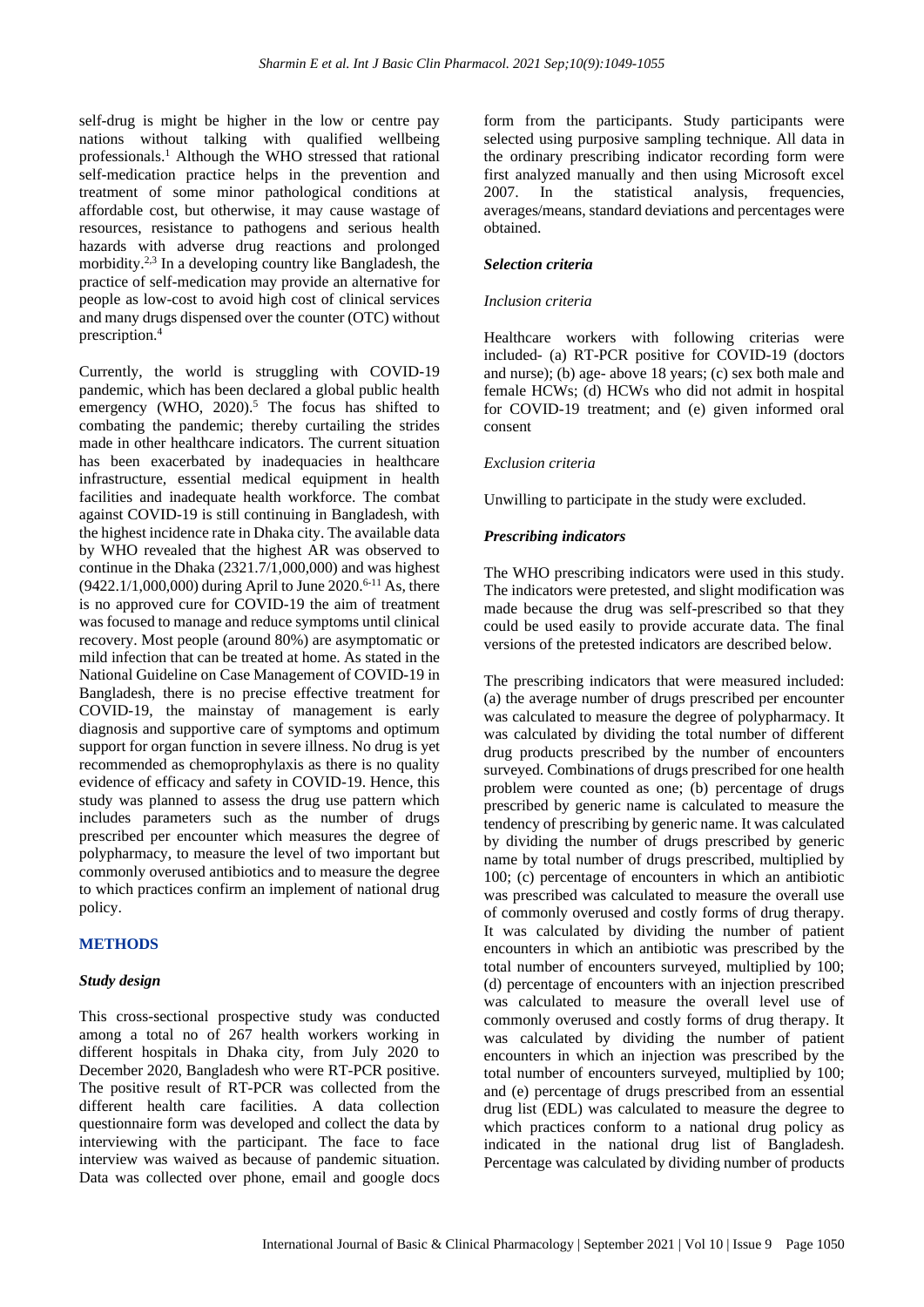prescribed which are in essential drug list by the total number of drugs prescribed, multiplied by 100.

#### *Statistical methods*

Descriptive statistical analysis has been carried out in the present study. The statistical data analysis was done using SPSS software version 23.0 for Windows.

#### *Data collection*

Data was collected over phone, email and google docs form from the participants. A semi-structured open-ended questionnaire was developed according to our context and was used as a data collection tool to interview the selected patients and interview was taken by required interviewer by direct face-to-face or telephone interviews. The time duration of each interview will take 10-15 min face-to-face and 15-20 min over telephone. A recorder was used with the permission of the patients during the interview. The recorded interview was discarded after data analysis. Collected data was recorded into separate case record forms and was processed and analyzed.

## **RESULTS**

Figure 1 shows the distribution of HCWs according to age. A total of 267 COVID-19 positive HCWs records were collected. Most of the HCWs were in middle age group between 31-40 years with the mean age of 32.2±5.2 and age ranged from 21 to 60 years.



# **Figure 1: Distribution of the study participants according to age (n=267).**

Figure 2 depicts the distribution of HCWs according to gender. In this series, male HCWs (62.2%) were affected more than the females (37.8%) and the male and female ratio 2.3:1. Blue pie denotes male and yellow pie denotes female.

Table 1 shows the distribution of the respondent according to their occupation. Out of 267 HCWs, doctors (83.9%) enrolled five times more than the nurses (16.1%).



## **Figure 2: Distribution of the study participants according to gender (n=267).**

#### **Table 1: Distribution of patients according to occupation (n=267).**

| <b>Occupations</b> |     | Frequency Percentage $(\% )$ |
|--------------------|-----|------------------------------|
| <b>Doctor</b>      | 224 | 83.9                         |
| <b>Nurse</b>       |     | 16.1                         |

Table 2 shows that most of the HCWs (60.3%) commenced medications just after appearance of symptoms and 27.0% went for the RT-PCR testing. Only 3.7% went to health care facilities for treatment. Most of the patients were doctors and they could prescribe by themselves, and they had knowledge about treatment and drugs.

# **Table 2: Activities of the participants following appearance of the symptoms (n=267).**

| <b>Activities following</b><br>symptoms<br>appearance | <b>Frequency</b> | Percentage $(\% )$ |
|-------------------------------------------------------|------------------|--------------------|
| <b>Started drugs</b>                                  | 161              | 60.3               |
| <b>Started non-</b><br>pharmacological<br>agents      | 24               | 9.0                |
| Went to health<br>care facilities                     | 10               | 3.7                |
| <b>Went for RT-PCR</b><br>testing                     | 72               | 27.0               |

Table 3 shows that more than sixty percent of the respondents took medication by themselves. Others took advised from the specialists (33.7%) or attended at health facilities (2.6%).

## **Table 3: Distribution of patients according to the mode of seeking of drug treatment (n=267).**

| <b>Medications</b>                             | <b>Frequency</b> | <b>Percentage</b> $(\%)$ |
|------------------------------------------------|------------------|--------------------------|
| <b>Self-medication</b>                         | 169              | 63.3                     |
| <b>Advised by</b><br>specialist                | 90               | 33.7                     |
| <b>Advised by</b><br><b>Hospital or clinic</b> | 07               | 2.6                      |
| <b>Others</b>                                  | п                | 04                       |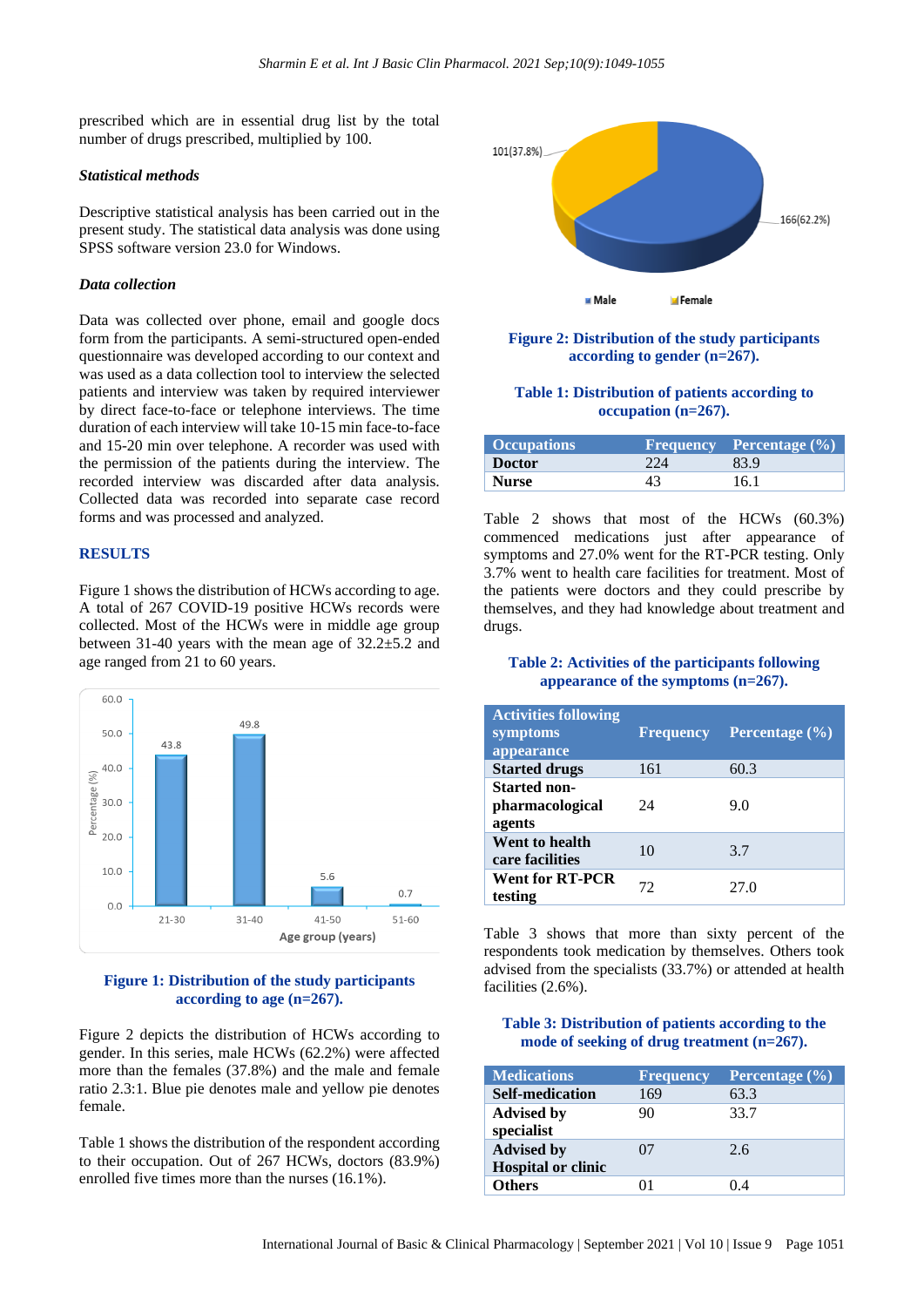Table 4 shows that more than ninety percent participants follow the national or international treatment guidelines. Most of the patients were doctors and they were aware the different treatment guidelines of COVID-19.

## **Table 4: Distribution of participants according to adherence of COVID-19 treatment guideline (n=267).**

| <b>Medications</b> |     | Frequency Percentage $(\% )$ |
|--------------------|-----|------------------------------|
| Yes                | 253 | 94.8                         |
| N0                 |     |                              |

Table 5 shows the pattern of pharmacological treatment. As antimicrobial agent, most of the patients (42.7%) used azithromycin. In addition, ivermectin (23.60%) and doxycycline were also used by the respondents. However, only 4 percent of respondents had used antiviral agents such as remdesivir and favipiravir. Paracetamol was the most used drug among the participants (78.65%) followed by antihistamines (67.79%). About half of the patients used vitamin D and zinc. As azithromycin was available drug and it has both antibacterial as well as antiviral activity and most of the patients were doctors and they had the knowledge regarding any drug.

Table 6 shows that the mean duration of pharmacological agent matched with standard treatment protocol. Mean $\pm$ duration of azithromycin was 5.5 $\pm$ 1.8 and vitamin and minerals were 11.9±10.4. Three fourth of the patients took antimicrobials and antipyretics. Two third of the patients took antihistamine and vitamin and minerals.

Table 7 shows that most of the patients 46.4 % used 3 to 4 drugs. Approximately 34.1% of patients took more than 4 drugs. The mean±SD number of drugs per person was 4.14±1.67. Table 8 shows average number of drugs

prescribed or used per patients 3.1% and percentage of antibiotics per patients were 42.6%.

Table 9 shows a total of 852 drug products were used by self-medication. Thus, the average number of drugs per prescription or mean was 3.1 (SD=0.31) with a range between 1 and 4. The total number of drugs used by generic name was 10 (3.7%). An antibiotic was used in 114 by self-medication (42.6%), and an injection was prescribed after hospital admission in 118 encounters (44%). Almost no drugs prescribed were on the essential drug list of Bangladesh.

# **Table 5: Distribution of the study participants by drug use pattern (n=267).**

| Pharmacological             |                  | <b>Percentage</b><br>(%) |  |
|-----------------------------|------------------|--------------------------|--|
| treatment                   | <b>Frequency</b> |                          |  |
| <b>Azithromycin</b>         | 114              | 42.70                    |  |
| Doxycycline                 | 42               | 15.73                    |  |
| Hydroxychloroquine          | 08               | 03.00                    |  |
| <b>Ivermectin</b>           | 63               | 23.60                    |  |
| <b>Oseltamivir</b>          | 01               | 0.37                     |  |
| <b>Remdesivir</b>           | 03               | 1.12                     |  |
| Favirpiravir                | 07               | 2.62                     |  |
| <b>Angiotensin</b>          | 02               | 0.75                     |  |
| receptor blockers           |                  |                          |  |
| Corticosteroids             | 04               | 1.50                     |  |
| <b>Dexamethasone</b>        | 09               | 3.37                     |  |
| <b>Methyl prednisolone</b>  | 03               | 1.12                     |  |
| Paracetamol                 | 210              | 78.65                    |  |
| Anti-coagulant              | 40               | 14.98                    |  |
| Anti-histamine              | 181              | 67.79                    |  |
| Cough expectorant           | 28               | 10.49                    |  |
| $O2$ therapy                | 02               | 0.75                     |  |
| Others (vitamin D,<br>zinc) | 135              | 50.56                    |  |

## **Table 6: Distribution of the study participants by duration of drug use pattern (n=267).**

| <b>Pharmacological treatment</b>     | <b>Frequency</b> | Percentage $(\% )$ | <b>Duration</b> (days±SD) |
|--------------------------------------|------------------|--------------------|---------------------------|
| <b>Azithromycin</b>                  | 114              | 42.70              | $5.5 \pm 1.8$             |
| <b>Doxycycline</b>                   | 42               | 15.73              | $7.56 \pm 2.43$           |
| Hydroxychloroquine                   | 63               | 23.60              | $2.08 \pm 1.52$           |
| <b>Ivermectin</b>                    | 01               | 0.37               | 2.0                       |
| <b>Oseltamivir</b>                   | 03               | 1.12               | $5.7 \pm 1.15$            |
| <b>Remdesivir</b>                    | 07               | 2.62               | $8.50 \pm 3.72$           |
| Favirpiravir                         | 40               | 14.98              | $11.8 + 4.5$              |
| <b>Angiotensin receptor blockers</b> | $\overline{4}$   | 1.50               | $5.0 \pm 1.2$             |
| <b>Corticosteroids</b>               | 03               | 1.12               | $8.75 \pm 3.5$            |
| <b>Dexamethasone</b>                 | 210              | 78.65              | $3.4 \pm 1.69$            |
| <b>Methyl prednisolone</b>           | 181              | 67.79              | $7.8 \pm 8.86$            |
| Paracetamol                          | 28               | 10.49              | $5.86 \pm 2.81$           |
| Anti-coagulant                       | 02               | 0.75               | $6.0 \pm 1.14$            |
| Anti-histamine                       | 135              | 50.56              | $11.9 \pm 10.4$           |
| Cough expectorant                    | 114              | 42.70              | $5.5 \pm 1.8$             |
| $O2$ therapy                         | 42               | 15.73              | $7.56 \pm 2.43$           |
| Others (vitamin D, zinc)             | 63               | 23.60              | $2.08 \pm 1.52$           |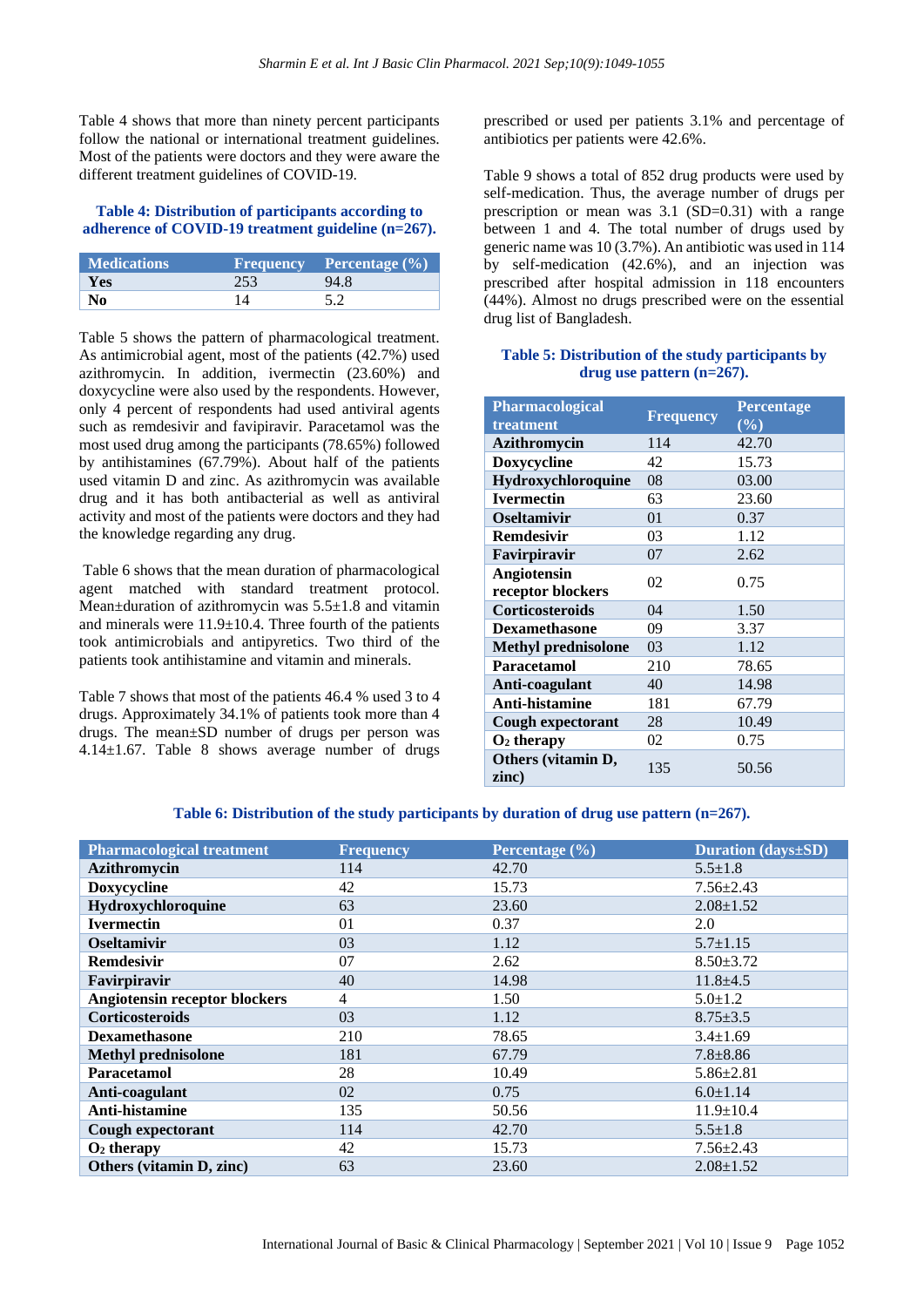#### **Table 7: distribution of participant according to number of drugs (n=267).**

| Number of drugs    | <b>Number of patients</b> | <b>Percentage</b> | $Mean \pm SD$   |
|--------------------|---------------------------|-------------------|-----------------|
| One to two         |                           | 13.9              |                 |
| Three to four      | 124                       | 46.4              |                 |
| <b>Five to six</b> |                           | 34.1              | $4.14 \pm 1.67$ |
| Seven and above    |                           | .0                |                 |

**Table 8: Average number of drugs used by self-medication and percentage of antibiotics used per patients.**

| <b>Variables</b>                                | <b>Total drugs</b> | Percentage $(\% )$ |
|-------------------------------------------------|--------------------|--------------------|
| Average number of drugs used by self-medication | 852                |                    |
| Percentage of antibiotics used per patients     | 14                 | 42.6               |

#### **Table 9: Assessment of prescribing indicators.**

| <b>Prescribing indicators assessed</b>             | <b>Total drugs/</b><br><b>encounters</b> | <b>Average/percent</b> | <b>Standard derived or</b><br>ideal |
|----------------------------------------------------|------------------------------------------|------------------------|-------------------------------------|
| Average number of drugs per<br>encounter           | 852                                      | 3.1                    | $(1.0-1.8)$                         |
| Percentage of encounter with<br><b>antibiotics</b> | 114                                      | 42.6%                  | $(20.0 - 22.8\%)$                   |
| Percentage of encounters with<br>injection         | 118                                      | 44%                    | $(22\% - 24.1\%)$                   |
| Percentage of drugs prescribed by<br>generic       | 10                                       | 3.7%                   | $1.8 - 2\%$                         |
| Percentage of drugs from essential<br>drug list    | 0 <sup>0</sup>                           | 00%                    | 00%                                 |

## **DISCUSSION**

To the best of our knowledge, this is the first study in Dhaka city evaluating the pattern of drug use in selfmedication practice among the health workers of prescription-only drugs in COVID-19 outbreak (April to June  $2020$ ) in Bangladesh<sup>12</sup>. As the survey population was doctors and nurses. In this series, Male HCWs (62.2%) were affected more than the females (37.8%) and the male and female ratio2.3:1, belonged to the age group of 21-60 years living in Dhaka city at the time of COVID-19 pandemic. As most of the patients were doctors and they could prescribe by themselves, and they had knowledge about treatment and drugs so most of them (60.3%) commenced medications just after appearance of symptoms.

And 27.0% went for the RT-PCR testing. Only 3.7% went to health care facilities for treatment. Having selfmedication without detecting COVID-19 among a large number of respondents could also be due to feeling of insecurity influenced by availability of local medical resources, efficiency of public health system, and prevention and control measures taken in pandemic situation.<sup>13-15</sup> The rate of self-medication of antimicrobial agents like azithromycin (54.15%), doxycycline (40.25%) were found much higher during the outbreak of COVID-19 comparing to 21% and 25% for azithromycin and doxycycline before the pandemic as reported by Chowdhury et al.<sup>16</sup> Azithromycin was the first highest percentage of people with self-medication throughout the previous years, whereas it became most common antibiotic during the present pandemic.

On the other hand, ivermectin being the anti-parasitic agent was self-medicated by 23.60% of the patients. This might be due to the nationwide broadcast of an experience by a team of Bangladeshi physicians and Bangladesh Medical College Hospital (BMCH) claimed as 'outstanding results' in 60 patients with COVID-19 patients all of whom recovered in combination of ivermectin and doxycycline.<sup>17</sup> Though the drugs like chloroquine, hydroxychloroquine and azithromycin, was recommended in the treatment protocol of COVID-19 patients in Bangladesh, according to the 'National Guidelines on Clinical Management of Coronavirus Disease-2019' published in the health directorate's website, hydroxychloroquine was used much less (20.44%) than any other antimicrobials without prescription.18,19 This could be due to mass publicity and sharing of news in national and international news and social media as the drug can cause hazardous abnormalities in cardiac rhythm in COVID-19 patients, and should be limited only in clinical trials or hospitals with adequate facilities to monitor any cardiac complications, warned by FDA in a safety communication briefing globally.<sup>17</sup>

The overall the prevalence and dominance of selfmedication of antimicrobials in low- and middle-income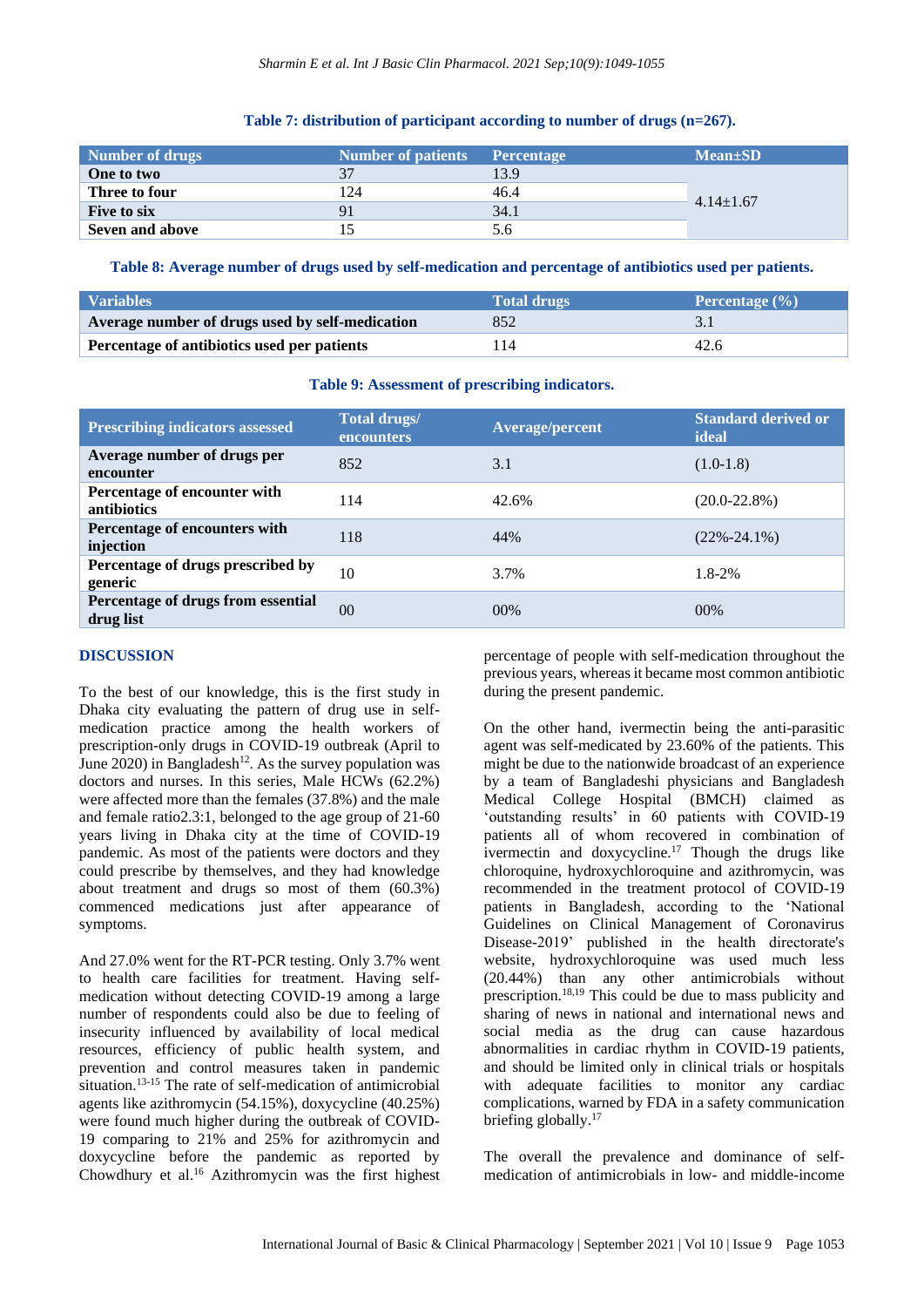countries were reported around 39% in previous studies before COVID-19 pandemic; but was outrageously higher (88.33%) in Dhaka city during the pandemic.<sup>20,21</sup> Considering the knowledge and sources for medication more than sixty percent of the COVID positive health workers took medication by themselves. Others took advised from the specialists (33.7%) or attended at health facilities (2.6%). This finding was very much similar to the previous studies that reported the high prevalence of selfmedication (including antimicrobials) since people could obtain any drugs from the pharmacies without prescription even in the distant areas of the country.<sup>22</sup>

Having inappropriate antimicrobials and supplementary medications (zinc, calcium, vitamin D) without prescription is associated with the risk of drug interactions, masking symptoms of underlying diseases and most importantly, the development of antimicrobial resistance.<sup>23,24</sup> A total of 852 drug products were used by self-medication. Thus, the average number of drugs per prescription or mean was 3.1 (SD=0.31) with a range between 1 and 4. The total number of drugs used by generic name was 10 (3.7%). An antibiotic was used in 114 by self-medication (58%), and an injection was prescribed after hospital admission in 118 encounters (44%). Almost no drugs prescribed were on the essential drug list of Bangladesh. This was not matched with any study because almost every study showed use of drugs from essential drug list.<sup>25</sup>Although there is no specific treatment for COVID-19, the drug administration in Bangladesh started working in advance to increase the production of some supportive medicines.<sup>26</sup>

As far this was the first study among the healthcare professional who were COVID-19 positive in relation to self-medication in this pandemic situation. The limitation of this study was that it was a convenience sample which is inferior to probability sampling in its representativeness.

#### **CONCLUSION**

Most of the patients were doctors and they were aware the different treatment guidelines of COVID-19. Paracetamol was the most used drug among the participants and followed by antihistamines. As azithromycin was available drug and it has both antibacterial as well as antiviral activity. Most of the HCWs were not use drugs from essential drug list. Awareness regarding essential drug list and use will be needed.

#### **ACKNOWLEDGEMENTS**

Authors would like to extend deep gratitude to HCWs for helping by giving information and participate in this study willingly.

*Funding: No funding sources Conflict of interest: None declared Ethical approval: The study was approved by the Institutional Ethics Committee*

#### **REFERENCES**

- 1. Oyediran O, Ayandrian EO, Olatubi MI. Awareness of risk associated with self-medication among patients attending out-patient department of a tertiary hospital in south western Nigeria. Int J Africa Nursing Sci. 2019;10:110-5.
- 2. WHO. Report of the WHO Expert Committee on National Drug Policies. Geneva, Ed: 1, 1995. Available at: https://apps.who.int/iris/handle/ 10665/63068?locale-attribute=n&showfull. Accessed on 13 June 2021.
- 3. Hughes CM, McElnay JC, Fleming GF. Benefits and risks of self-medication. Drg Saf. 2001;24:1027-37.
- 4. Hussain S, Malik F, Hameed A, Riaz H. Exploring health seeking behavior, medicine use and selfmedication in rural and urban Pakistan. Southern Med Rev. 2008;3:32-4.
- 5. Lai CC, Shih TP, Ko WC, Tang HJ, Hsueh PR. Severe acute respiratory syndrome coronavirus 2 (SARS-CoV-2) and coronavirus disease-2019 (COVID-19): The epidemic and the challenges. Int J Antimicrob Agents. 2020;55(3):105924.
- 6. Holmes KV. SARS coronavirus: a new challenge for prevention and therapy. J Clin Invest. 2003;111(11):1605-9.
- 7. Holmes KV. SARS coronavirus: a new challenge for prevention and therapy. J Clin Invest. 2003;111(11):1605-9.
- 8. Bogren M, Erlandsson K, Johansson A, Kalid M, Igal A, Mohamed J, et al. Health workforce perspectives of barriers inhibiting the provision of quality care in Nepal and Somalia - A qualitative study. Sex Reprod Healthc. 2020;23:100481.
- 9. Kretchy, IA, Danso M, Kretchy JP. Medication management and adherence during the COVID-19 pandemic: Perspectives and experiences from low-and middle-income countries. Research in social & administrative pharmacy. RSAP. 2021;17(1):2023-6.
- 10. Roberts T, Miguel EG, Krupchanka D, Shidhaye R, Patel V, Rathod S. Factors associated with health service utilisation for common mental disorders: a systematic review. BMC Psychiatry. 2018;18(1):262.
- 11. WHO. Coronavirus disease (COVID-2019) Bangladesh situation reports, 2021. Available at:https://www.who.int/docs/defaultsource/searo/ban gladesh/covid19whobangladeshsituationreports/whocovid-19-update1820200629. Accessed on 13 June 2021.
- 12. Disease Control Division, Directorate General of Health Services Ministry of Health & Family Welfare; Government of the People's Republic of Bangladesh. National Guidelines on Clinical Management of Coronavirus Disease 2019 (Covid-19), by Version-4, 2020. Available at: https://dghs.gov.bd/index.php/ en/home/5343-covid-19-update. Accessed on 13 June 2021.
- 13. Baggio MA, Formaggio FM. Self-medication: showing self-carelessness by nursing professionals. Rev Enferm UERJ. 2009;17(2):224.